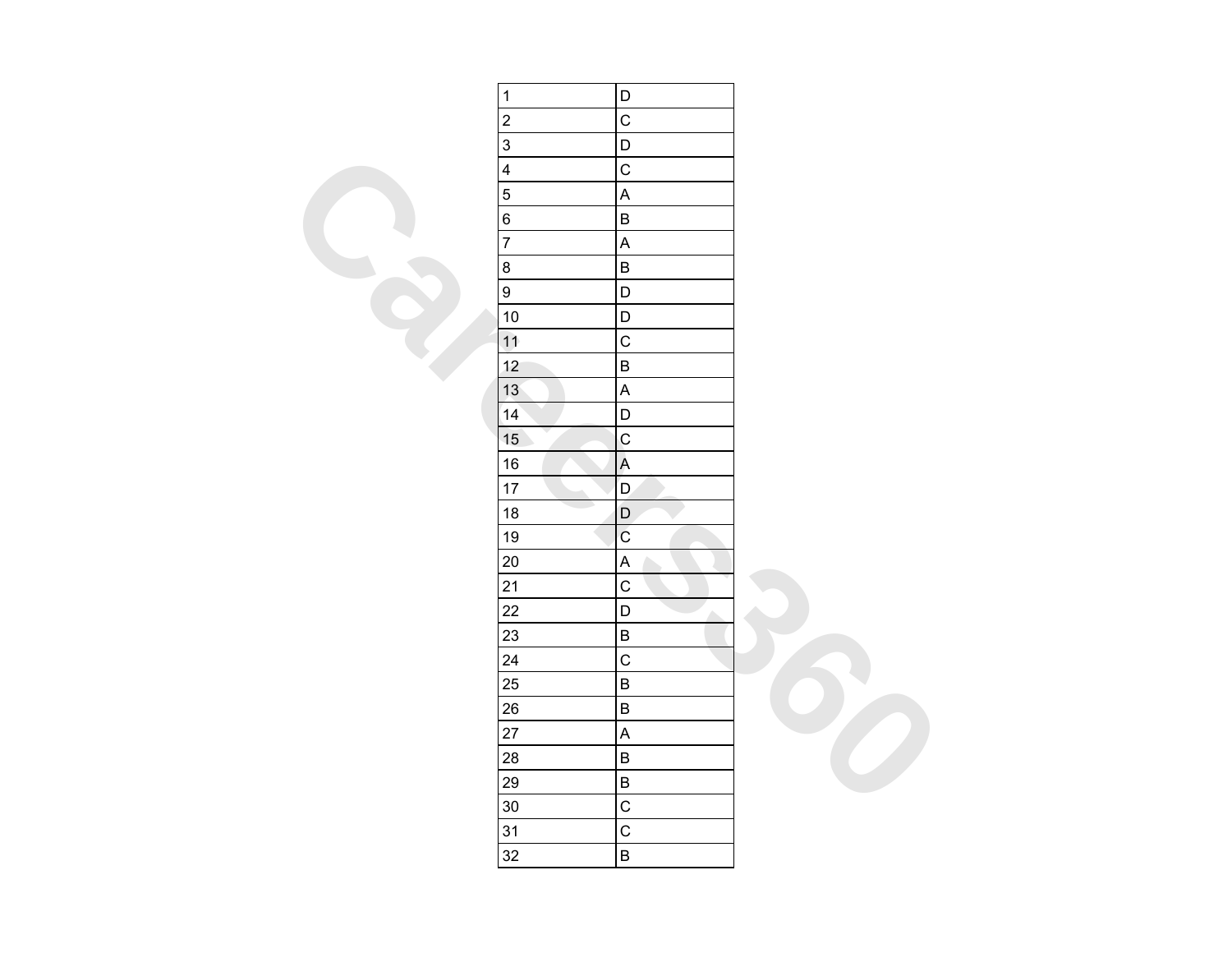| 33                             | $\sf A$                   |  |
|--------------------------------|---------------------------|--|
| 34                             | $\overline{\mathsf{D}}$   |  |
| 35                             | $\mathsf{C}$              |  |
| 36                             | $\overline{\mathsf{A}}$   |  |
| 37                             | $\mathsf D$               |  |
| 38                             | $\mathsf D$               |  |
| 39                             | $\overline{C}$            |  |
| 40                             | $\overline{\mathsf{A}}$   |  |
| 41                             | $\mathsf{A}$              |  |
| 42                             | $\overline{C}$            |  |
| 43                             | $\mathsf D$               |  |
| 44                             | D                         |  |
| 45                             | $\sf B$                   |  |
| 46                             | $\mathsf{C}$              |  |
| $\overline{\phantom{a}}$<br>47 | $\sf B$                   |  |
| 48                             | $\overline{C}$            |  |
| 49                             | D.                        |  |
| 50                             | $\mathsf D$               |  |
| 51                             | $\rm \bar{C}$             |  |
| 52                             | $\sf B$                   |  |
| 53                             | $\mathsf D$               |  |
| 54                             | $\overline{C}$<br>Δ       |  |
| 55                             | $\mathsf D$               |  |
| 56                             | $\boldsymbol{\mathsf{A}}$ |  |
| 57                             | $\overline{B}$            |  |
| 58                             | $\mathsf{C}$              |  |
| 59                             | $\overline{\mathsf{A}}$   |  |
| 60                             | $\boldsymbol{\mathsf{A}}$ |  |
| 61                             | $\sf B$                   |  |
| 62                             | $\overline{\mathsf{A}}$   |  |
| 63                             | $\overline{\mathsf{A}}$   |  |
|                                |                           |  |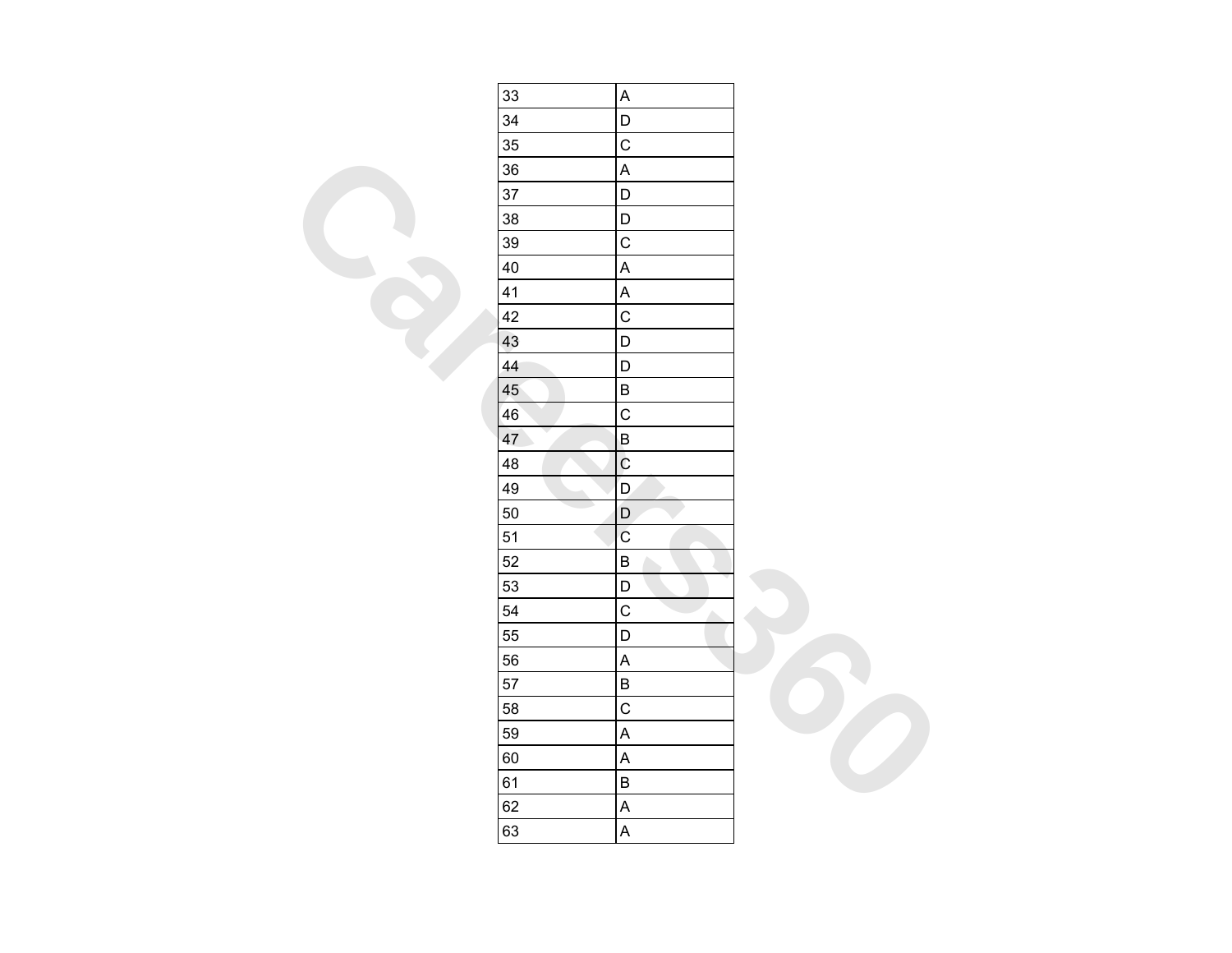| 64 | $\mathsf C$               |  |
|----|---------------------------|--|
| 65 | A                         |  |
| 66 | $\mathsf D$               |  |
| 67 | $\mathsf C$               |  |
| 68 | $\sf B$                   |  |
| 69 | $\mathsf A$               |  |
| 70 | $\overline{C}$            |  |
| 71 | $\boldsymbol{\mathsf{A}}$ |  |
| 72 | $\mathsf{C}$              |  |
| 73 | $\mathsf A$               |  |
| 74 | $\mathsf C$               |  |
| 75 | $\overline{C}$            |  |
| 76 | $\mathsf{D}$              |  |
| 77 | $\sf B$                   |  |
| 78 | D                         |  |
| 79 | $\sf B$                   |  |
| 80 | $\mathsf D$               |  |
| 81 | $\sf B$                   |  |
| 82 | $\mathsf A$               |  |
| 83 | $\sf B$                   |  |
| 84 | D                         |  |
| 85 | $\mathsf D$<br>A.         |  |
| 86 | $\sf B$                   |  |
| 87 | $\sf B$                   |  |
| 88 | $\mathsf D$               |  |
| 89 | $\mathsf D$               |  |
| 90 | $\mathsf C$               |  |
| 91 | $\mathsf D$               |  |
| 92 | D                         |  |
| 93 | $\mathsf C$               |  |
| 94 | $\mathsf D$               |  |
|    |                           |  |